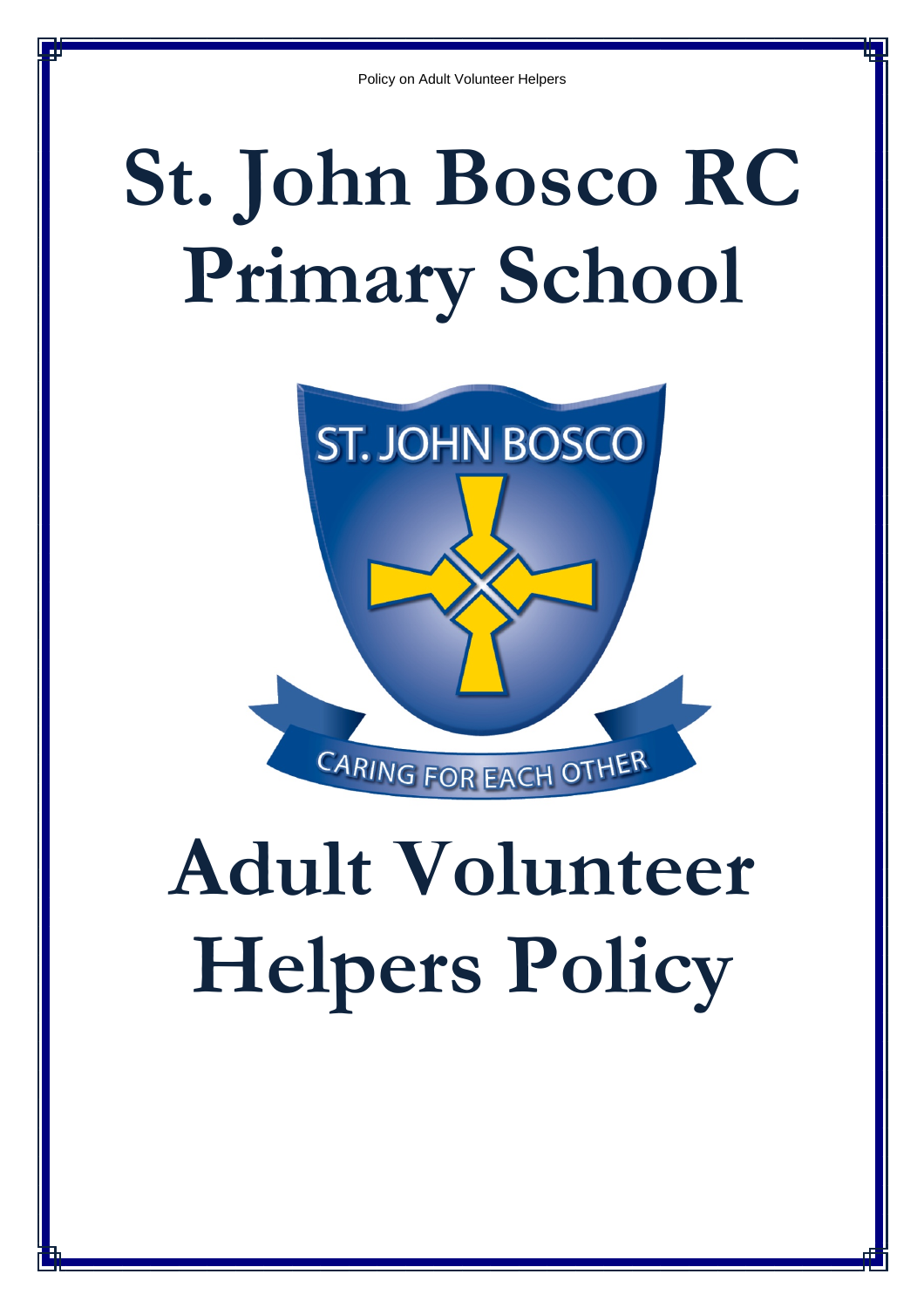### **CONTENTS**

#### **Policy**

Mission Statement

#### **Sections**

- **1.** Introduction
- **2.** Volunteer Helpers
- **3.** Signing In
- **4.** DBS Checks
- **5.** Deployment of Classroom Helpers
- **6.** Monitoring and Review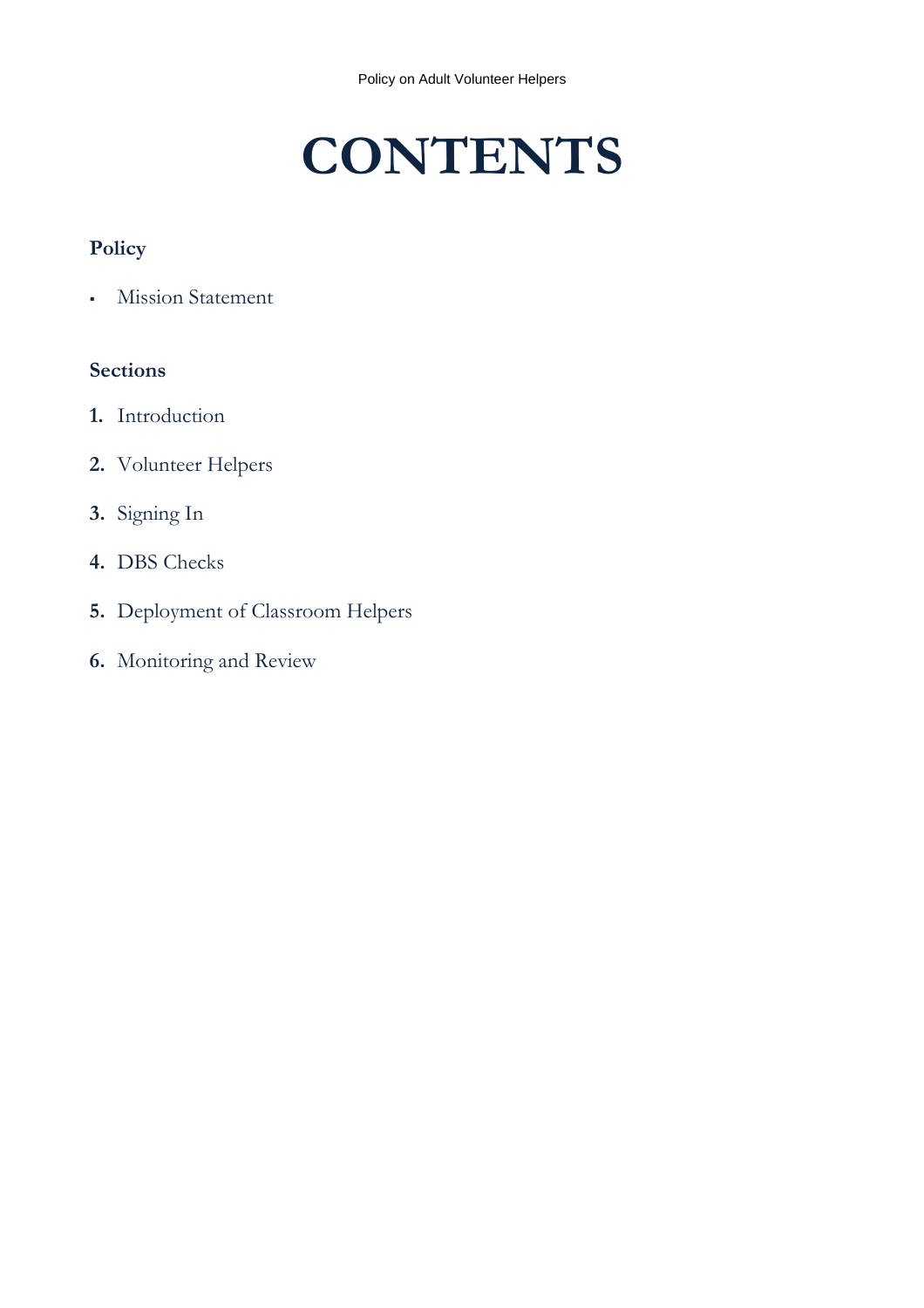### **Policy on Adult Volunteer Helpers**

#### **1 Introduction**

We want our school to be open and welcoming to all who would like to support the children. We also want to encourage parents and other adults to help teachers in a variety of ways.

However, our overriding concern is for the safety of the children in our care. This document sets out our school's policy, which is to ensure that the children benefit from as much help and support as possible, and are provided at the same time with the best possible security.

The school has a variety of adults working on the premises at any one time. They can be categorised as follows:

#### **Paid full or part-time staff employed by the school:**

- Teachers;
- HLTA's;
- Teaching assistants;
- SEN Support Assistants;
- Nursery Nurses;
- Site Supervisor;
- Lunchtime Supervisors;
- Office Staff;

#### **Adult workers employed by another organisation:**

- Peripatetic music teachers;
- Sports Coaches;
- School Nurses;
- Grounds Maintenance Staff;
- Contract Workers (e.g. an electrician or heating engineer);
- Cleaning Staff;
- Kitchen Staff;

#### **Volunteer helpers:**

- Parents or other adult helpers working alongside teachers;
- Students on work experience.

This policy sets out the arrangements for volunteer helpers only.

#### **2 Volunteer helpers**

Volunteer helpers support the school in a number of ways, including:

- supporting individual pupils;
- hearing pupils read;
- helping with classroom organisation;
- helping with the supervision of children on school trips;
- helping with group work;
- helping with art or subjects involving other practical activities.